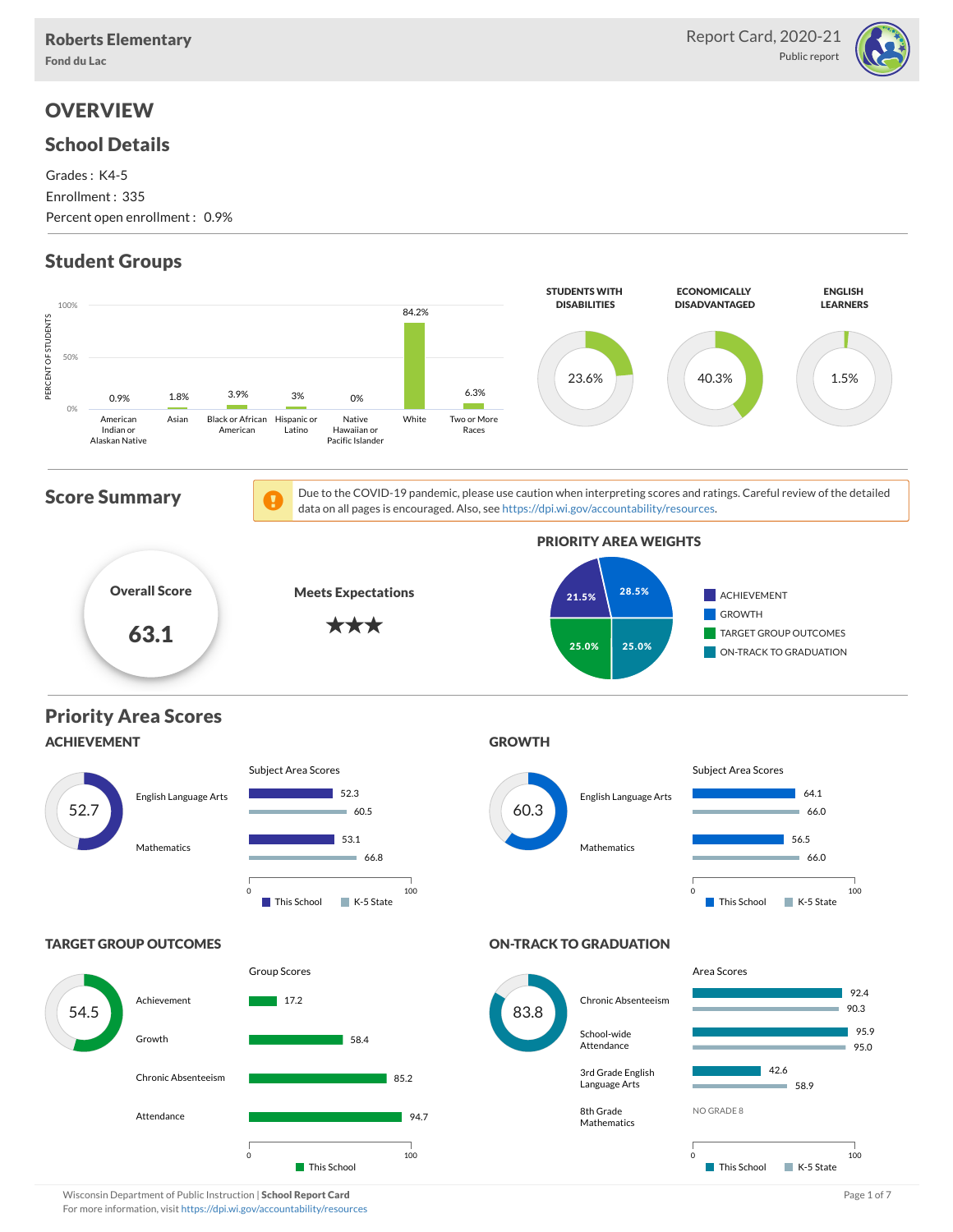

## ACHIEVEMENT

This priority area summarizes how this school's students performed on state assessments using a points-based proficiency system that gives partial credit for Basic test performance and extra credit for Advanced performance. The score is a multi-year average of English language arts and mathematics subscores.

### Priority Area Score



### Student Group Achievement, 2020-21 (for information only)

Group size is given in parentheses. Groups with fewer than 20 students are not displayed.

#### ENGLISH LANGUAGE ARTS



### Performance Levels by Year

These graphs show school-wide percentages and group sizes of students performing at each level.

#### ENGLISH LANGUAGE ARTS



#### **MATHEMATICS**

**MATHEMATICS** 



Wisconsin Department of Public Instruction | School Report Card Page 2 of 7 and 2008 and 2009 and 2 of 7 and 2 of 7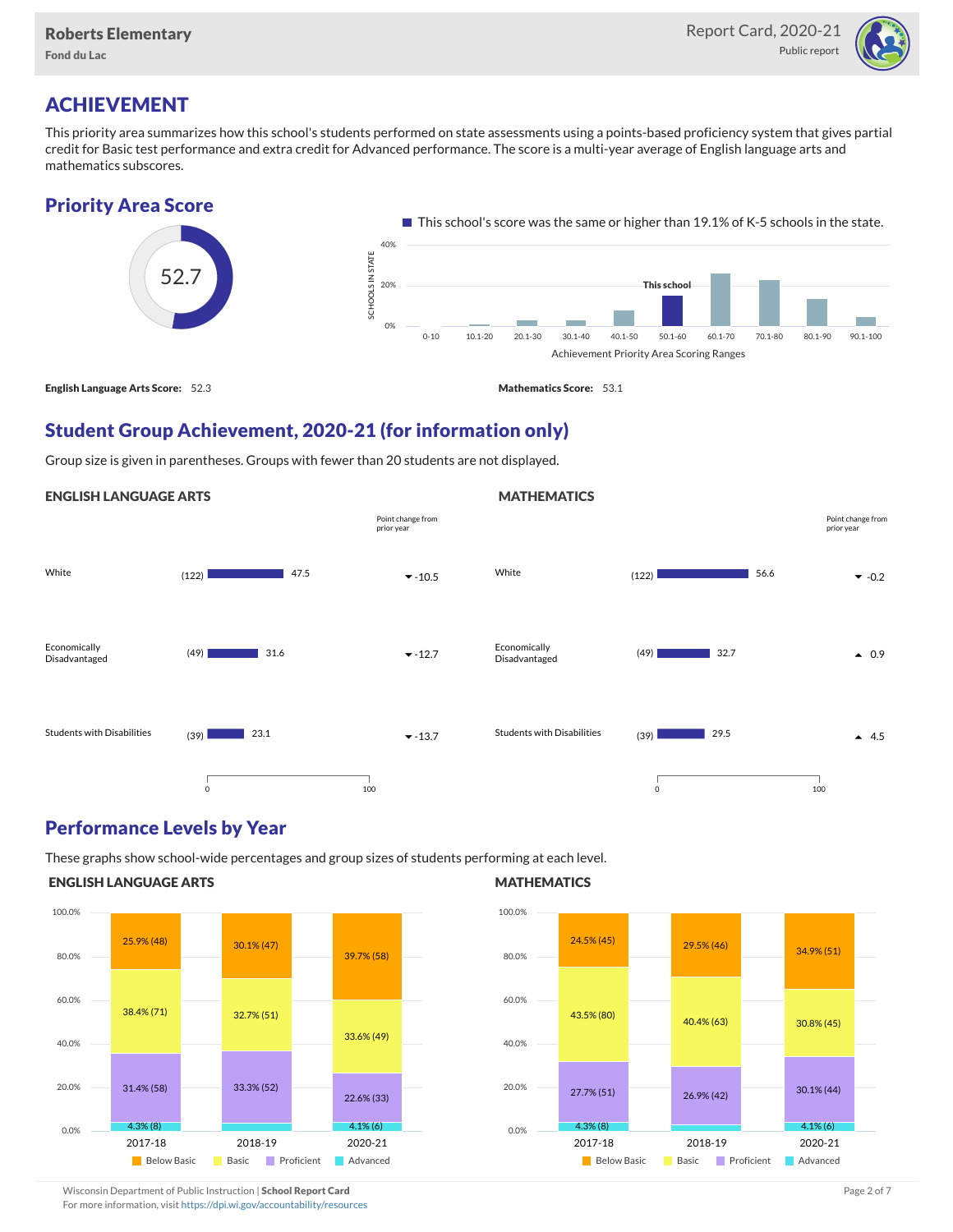

# ACHIEVEMENT - ADDITIONAL INFORMATION

The data on this page is for information only.

# Test Participation Rates, 2020-21

| <b>ENGLISH LANGUAGE ARTS</b> |                                   | <b>MATHEMATICS</b> |                             |  |  |  |  |
|------------------------------|-----------------------------------|--------------------|-----------------------------|--|--|--|--|
| All students                 | Lowest-participating group:       | All students       | Lowest-participating group: |  |  |  |  |
|                              | <b>Students with Disabilities</b> |                    | Students with Disabilities  |  |  |  |  |
| 92.1%                        | 87.0%                             | 92.1%              | 87.0%                       |  |  |  |  |

### Student Group Performance Levels by Year

Groups with any full academic year students in tested grades are shown.

### ENGLISH LANGUAGE ARTS

|                                     | 2017-18          |           |            |           |                |                  |           | 2018-19    |           |                | 2020-21          |           |            |                      |                    |
|-------------------------------------|------------------|-----------|------------|-----------|----------------|------------------|-----------|------------|-----------|----------------|------------------|-----------|------------|----------------------|--------------------|
|                                     | Tested<br>Total# | Advanced  | Proficient | Basic     | Below<br>Basic | Tested<br>Total# | Advanced  | Proficient | Basic     | Below<br>Basic | Tested<br>Total# | Advanced  | Proficient | Basic                | <b>Below Basic</b> |
| All Students: K-5 State             | 192,784          | 7.3%      | 35.1%      | 34.5%     | 23.2%          | 189,032          | 6.7%      | 33.7%      | 34.8%     | 24.8%          | 158,545          | 5.8%      | 31.3%      | 35.0%                | 27.9%              |
| <b>All Students</b>                 | 185              | 4.3%      | 31.4%      | 38.4%     | 25.9%          | 156              | 3.8%      | 33.3%      | 32.7%     | 30.1%          | 146              | 4.1%      | 22.6%      | 33.6%                | 39.7%              |
| American Indian or Alaskan Native   | $\Omega$         | <b>NA</b> | <b>NA</b>  | <b>NA</b> | <b>NA</b>      | $\Omega$         | <b>NA</b> | <b>NA</b>  | <b>NA</b> | <b>NA</b>      | $\sim 20$        | $\star$   | $\star$    | $\ddot{}$            |                    |
| Asian                               | $\sim 20$        | $\star$   | $\star$    | $\star$   | $\star$        | $\angle 20$      | $\star$   | $\star$    | $\star$   | $\star$        | $\sim 20$        | $\star$   | $\star$    | $\star$              |                    |
| <b>Black or African American</b>    | $\angle 20$      | $\star$   | $\star$    | ٠         | $\star$        | $\sim 20$        | $\star$   | $\star$    | $\star$   | $\star$        | $\sim 20$        | $\star$   | $\star$    | $\ddot{\phantom{1}}$ |                    |
| Hispanic or Latino                  | $\sim 20$        | $\star$   | $\star$    |           | $\star$        | $\angle 20$      | $\star$   | $\star$    |           | $\star$        | $\sim 20$        | $\star$   | $\star$    |                      |                    |
| Native Hawaiian or Pacific Islander | $\sim 20$        | $\star$   | $\star$    | $\star$   | $\star$        | $\Omega$         | <b>NA</b> | <b>NA</b>  | <b>NA</b> | <b>NA</b>      | $\Omega$         | <b>NA</b> | <b>NA</b>  | <b>NA</b>            | <b>NA</b>          |
| White                               | 150              | 4.7%      | 34.7%      | 36.7%     | 24.0%          | 125              | 4.0%      | 36.0%      | 32.0%     | 28.0%          | 122              | 4.1%      | 25.4%      | 32.0%                | 38.5%              |
| Two or More Races                   | $\sim 20$        | $\star$   | $\star$    | $\star$   | $\star$        | $\sim 20$        | $\star$   | $\star$    |           | $\star$        | $\sim 20$        | $\star$   | $\star$    |                      |                    |
| <b>Economically Disadvantaged</b>   | 66               | 3.0%      | 16.7%      | 37.9%     | 42.4%          | 44               | 2.3%      | 29.5%      | 22.7%     | 45.5%          | 49               | 2.0%      | 14.3%      | 28.6%                | 55.1%              |
| <b>English Learners</b>             | $\sim 20$        |           | $\star$    | $\star$   | $\star$        | $\sim 20$        | $\star$   | $\star$    | $\star$   | $\star$        | $\angle 20$      | $\star$   | $\star$    |                      |                    |
| <b>Students with Disabilities</b>   | 36               | 0.0%      | 11.1%      | 41.7%     | 47.2%          | 38               | 0.0%      | 21.1%      | 31.6%     | 47.4%          | 39               | 0.0%      | 12.8%      | 20.5%                | 66.7%              |

#### **MATHEMATICS**

|                                     | 2017-18           |           |            |           |                       |                   |           | 2018-19    |           |                       | 2020-21           |           |            |           |                    |
|-------------------------------------|-------------------|-----------|------------|-----------|-----------------------|-------------------|-----------|------------|-----------|-----------------------|-------------------|-----------|------------|-----------|--------------------|
|                                     | Tested<br>Total # | Advanced  | Proficient | Basic     | Below<br><b>Basic</b> | Total #<br>Tested | Advanced  | Proficient | Basic     | <b>Below</b><br>Basic | Tested<br>Total # | Advanced  | Proficient | Basic     | <b>Below Basic</b> |
| All Students: K-5 State             | 193,134           | 11.3%     | 35.2%      | 32.5%     | 21.0%                 | 189,328           | 12.0%     | 34.8%      | 32.0%     | 21.2%                 | 158,380           | 10.1%     | 32.3%      | 32.1%     | 25.6%              |
| <b>All Students</b>                 | 184               | 4.3%      | 27.7%      | 43.5%     | 24.5%                 | 156               | 3.2%      | 26.9%      | 40.4%     | 29.5%                 | 146               | 4.1%      | 30.1%      | 30.8%     | 34.9%              |
| American Indian or Alaskan Native   | $\mathbf 0$       | <b>NA</b> | <b>NA</b>  | <b>NA</b> | <b>NA</b>             | $\Omega$          | <b>NA</b> | <b>NA</b>  | <b>NA</b> | <b>NA</b>             | $\sim 20$         | $\star$   | $\star$    |           |                    |
| Asian                               | $\angle 20$       | $\star$   | $\star$    | $\star$   | $\star$               | $\angle 20$       | $\star$   | $\star$    | $\star$   | $\star$               | $\angle 20$       | $\star$   | $\star$    | $\star$   |                    |
| <b>Black or African American</b>    | $\angle 20$       | $\star$   | $\star$    | $\star$   | $\star$               | $\angle 20$       | $\star$   | $\star$    | $\star$   | $\star$               | $\overline{20}$   | $\star$   | $\star$    | $\ddot{}$ |                    |
| Hispanic or Latino                  | $\angle 20$       | $\star$   | $\star$    | $\star$   | $\star$               | $\overline{320}$  | $\star$   | $\star$    | $\star$   | $\star$               | $\sim 20$         | $\star$   | $\star$    |           |                    |
| Native Hawaiian or Pacific Islander | $\angle 20$       | $\star$   | $\star$    | ÷         | $\star$               | $\Omega$          | <b>NA</b> | <b>NA</b>  | <b>NA</b> | <b>NA</b>             | $\mathbf 0$       | <b>NA</b> | <b>NA</b>  | <b>NA</b> | <b>NA</b>          |
| White                               | 150               | 5.3%      | 28.7%      | 45.3%     | 20.7%                 | 125               | 4.0%      | 29.6%      | 42.4%     | 24.0%                 | 122               | 4.9%      | 33.6%      | 31.1%     | 30.3%              |
| Two or More Races                   | $\angle 20$       | $\star$   | $\star$    | $\star$   | $\star$               | $\sim 20$         | $\star$   | $\star$    | $\star$   | $\star$               | $\sim 20$         | $\star$   | $\star$    |           |                    |
| <b>Economically Disadvantaged</b>   | 65                | 0.0%      | 16.9%      | 44.6%     | 38.5%                 | 44                | 0.0%      | 13.6%      | 36.4%     | 50.0%                 | 49                | 2.0%      | 14.3%      | 30.6%     | 53.1%              |
| English Learners                    | $\angle 20$       | $\star$   | $\star$    | $\star$   | $\star$               | $\angle 20$       | $\star$   | $\star$    | $\star$   | $\star$               | $\angle 20$       | $\star$   | $\star$    |           |                    |
| <b>Students with Disabilities</b>   | 35                | 0.0%      | 5.7%       | 42.9%     | 51.4%                 | 38                | 0.0%      | 10.5%      | 28.9%     | 60.5%                 | 39                | 0.0%      | 20.5%      | 17.9%     | 61.5%              |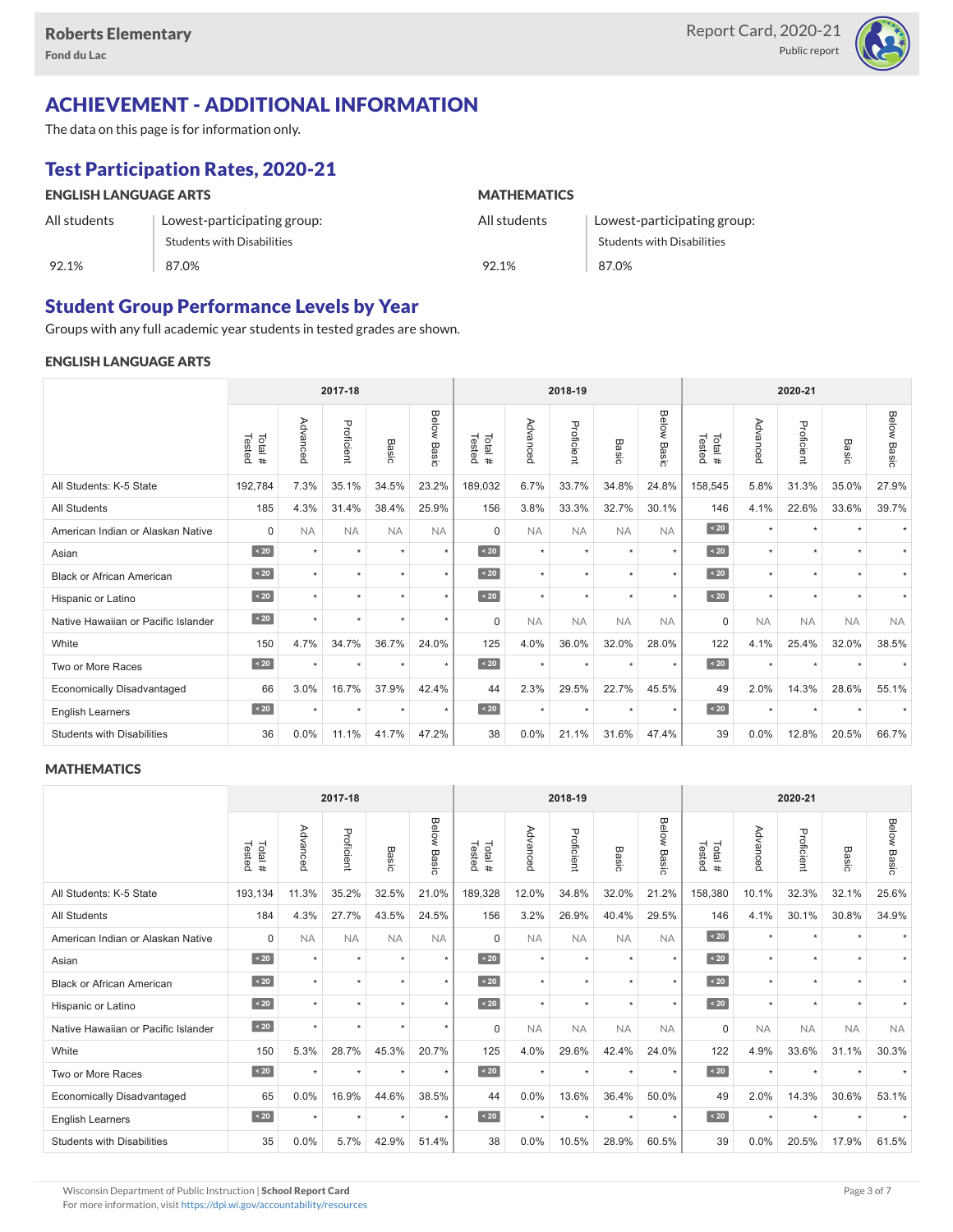

### **GROWTH**

This priority area measures year-to-year student progress on statewide tests. It uses a value-added model that seeks to control for circumstances beyond the influence of educators. A high value-added score means that on average students in the school are progressing more quickly than other, similar students. Growth is scored from 0 to 100 to match the other priority areas and is a conversion from the roughly 0 to 6 value-added score.



### Student Group Value-Added (for information only)

Value-added scores cover an approximately 0-6 range. Higher scores mean greater positive impact. A score of 3.0 is average. Group size is shown in parentheses. Groups with fewer than 20 students are not displayed. Shaded boxes indicate higher-than-average scores.

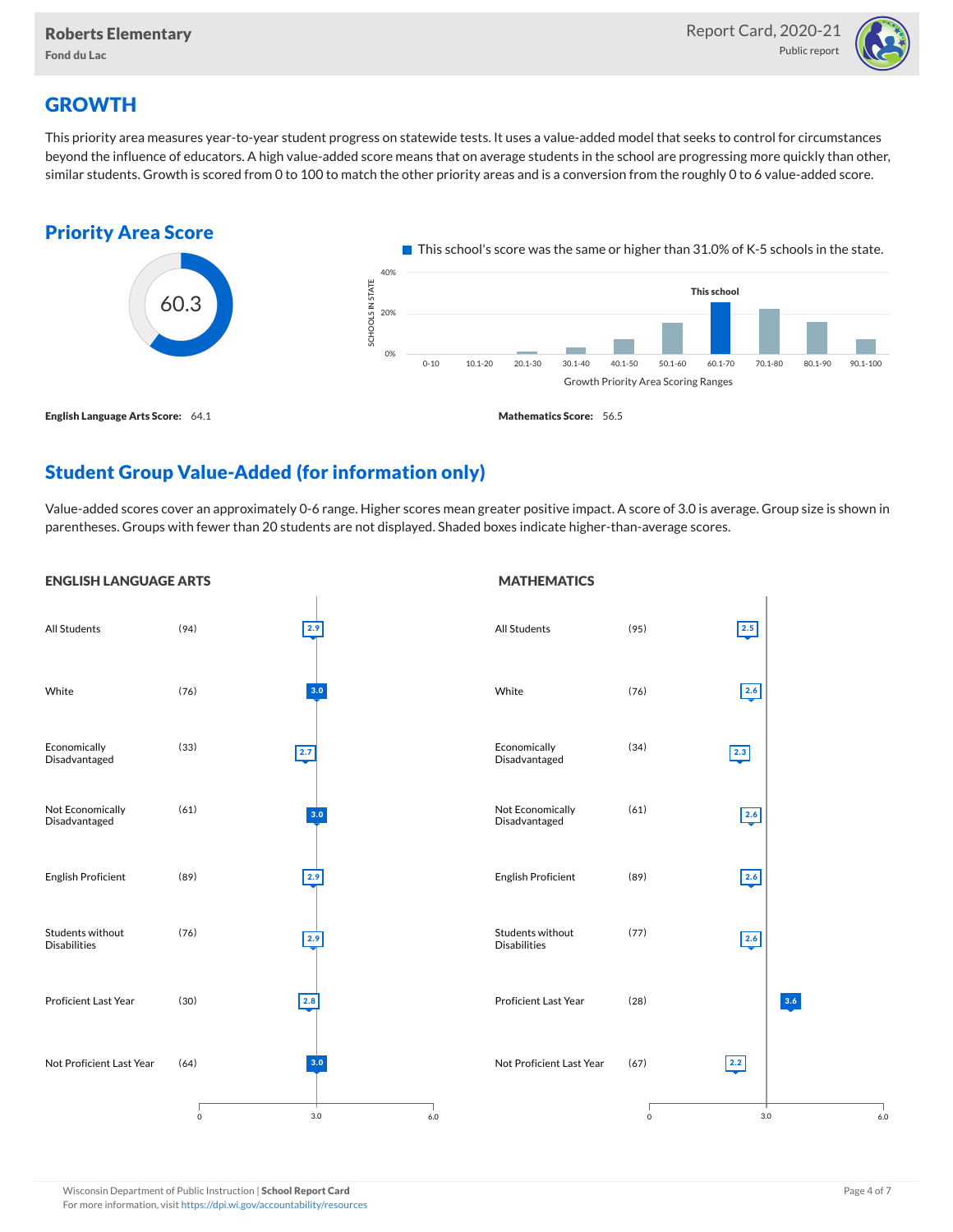

# TARGET GROUP OUTCOMES

This priority area examines outcomes for students with the lowest test scores — the Target Group. It is designed to promote equity by helping schools focus on learners who need the most support while also improving outcomes for all students. The priority area score combines component scores for achievement, growth, chronic absenteeism, and attendance or graduation rate. Data are not displayed when target groups have fewer than 20 students.





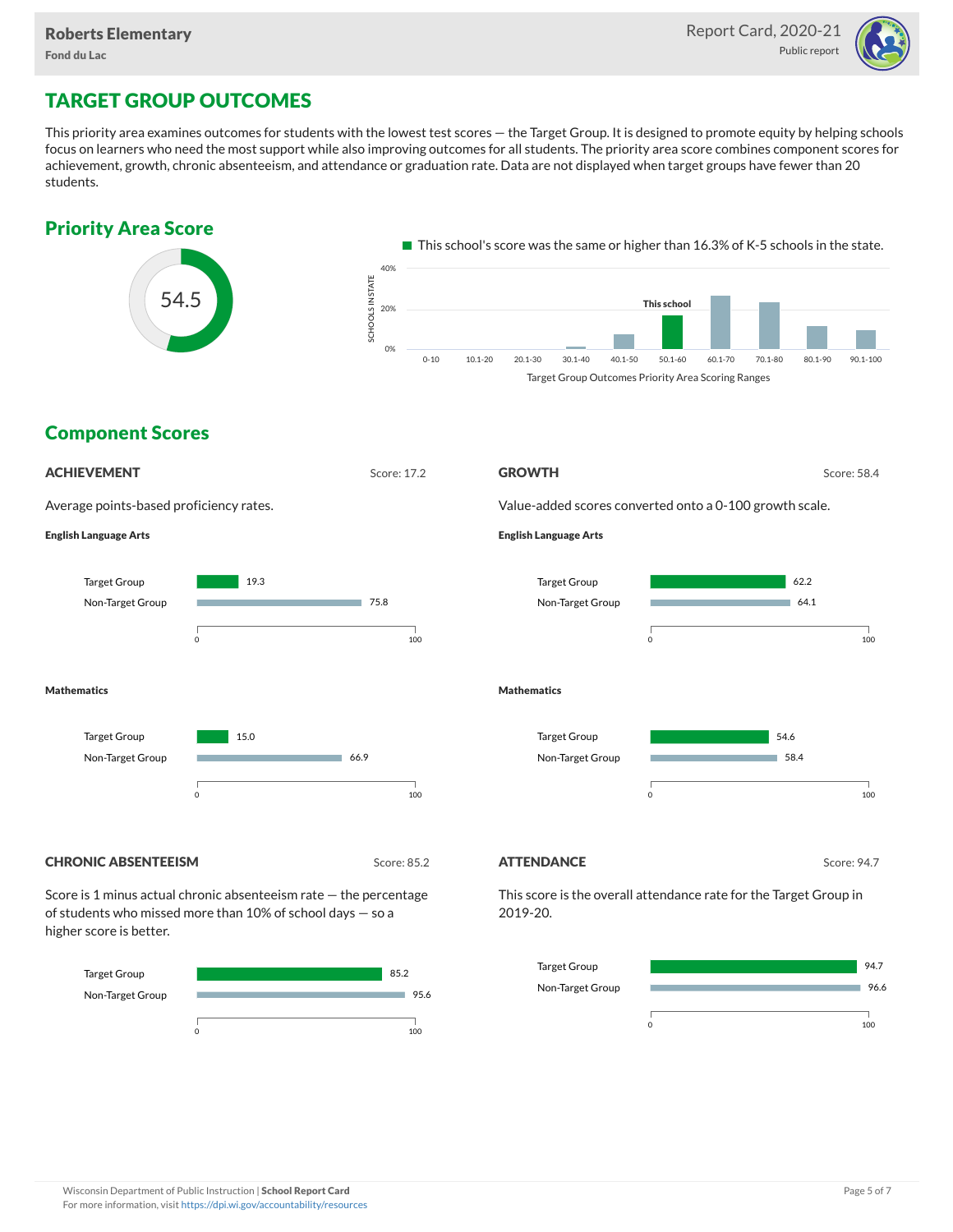

## ON-TRACK TO GRADUATION

This priority area indicates how successfully students are progressing toward completing their K-12 education. The score combines component scores for measures of student engagement and achievement.

# Priority Area Score



This school's score was the same or higher than 20.2% of K-5 schools in the state.



### Component Scores

| <b>CHRONIC ABSENTEEISM</b> |
|----------------------------|
|                            |

Score: 92.4

Score is 1 minus actual chronic absenteeism rate — the percentage of students who missed more than 10% of school days — so a higher score is better.



#### **SCHOOL-WIDE ATTENDANCE** Score: 95.9

This score is the overall attendance rate for the school in 2019-20.



**3RD GRADE ENGLISH LANGUAGE ARTS** Score: 42.6

Average points-based proficiency rates.



#### **8TH GRADE MATHEMATICS** Score: NA

Average points-based proficiency rates.

NO GRADE 8